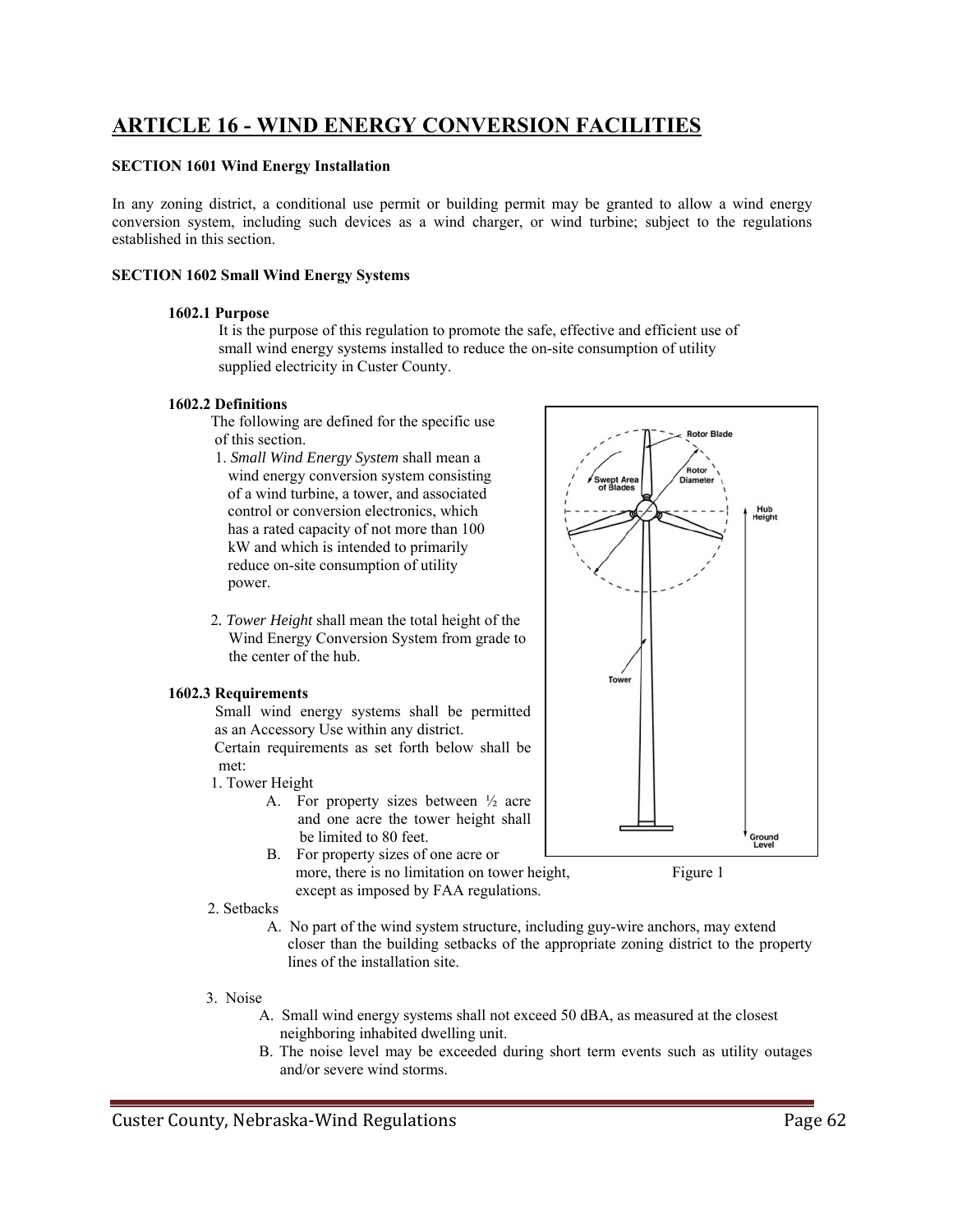- 4. Approved Wind Turbines
	- A. Small wind turbines must have been approved under the Emerging Technologies program of the California Energy Commission or any other small wind certification program recognized by the American Wind Energy Association.
- 5. Compliance with Building and Zoning Codes
	- A. Applications for small wind energy systems shall be accomplished by standard drawings of the wind turbine structure, including the tower base, and footings.
	- B. An engineering analysis of the tower showing compliance with official building code of the governing body and/or the State of Nebraska certified by a professional engineer licensed and certified in Nebraska shall also be submitted. The manufacturer frequently supplies this analysis.
	- C. Wet stamps shall not be required.
- 6. Compliance with FAA Regulations
	- A. Small wind energy systems must comply with applicable FAA regulations, including any necessary approvals for installations close to airports.
- 7. Compliance with National Electrical Code
	- A. Permit applications for small wind energy systems shall be accompanied by a line drawing of the electrical components in sufficient detail to allow for a determination that the manner of installation conforms to the National Electrical Code.
	- B. The manufacturer frequently supplies this analysis,
- 8. Utility Notification
	- A. No small wind energy system shall be installed until evidence has been given that the utility company has been informed of the customer's intent to install an interconnected customer-owned generator,
	- B. Off-grid systems shall be exempt from this requirement.

# **Section 1603 Commercial/Utility Grade Wind Energy Systems**

# **1603.1 Purpose**

 It is the purpose of this regulation to promote the safe, effective and efficient use of commercial/utility grade wind energy systems within Custer County.

# **1603.2 Definitions**

The following are defined for the specific use of this section.

- 1*. Aggregate Project* shall mean projects that are developed and operated in a coordinated fashion, but which have multiple entities separately owning one or more of the individual WECS within the larger project. Associated infrastructure such as power lines and transformers that service the facility may be owned by a separate entity but are also part of the aggregate project.
- 2*. Commercial WECS/utility grade* shall mean a wind energy conversion system of equal to or greater than 100 kilowatts (KW) in total name plate generating capacity.
- 3*. Feeder Line* shall mean any power line that carries electrical power from one or more wind turbines or individual transformers associated with individual wind turbines to the point of interconnection with the electric power grid. In the case of interconnection with the high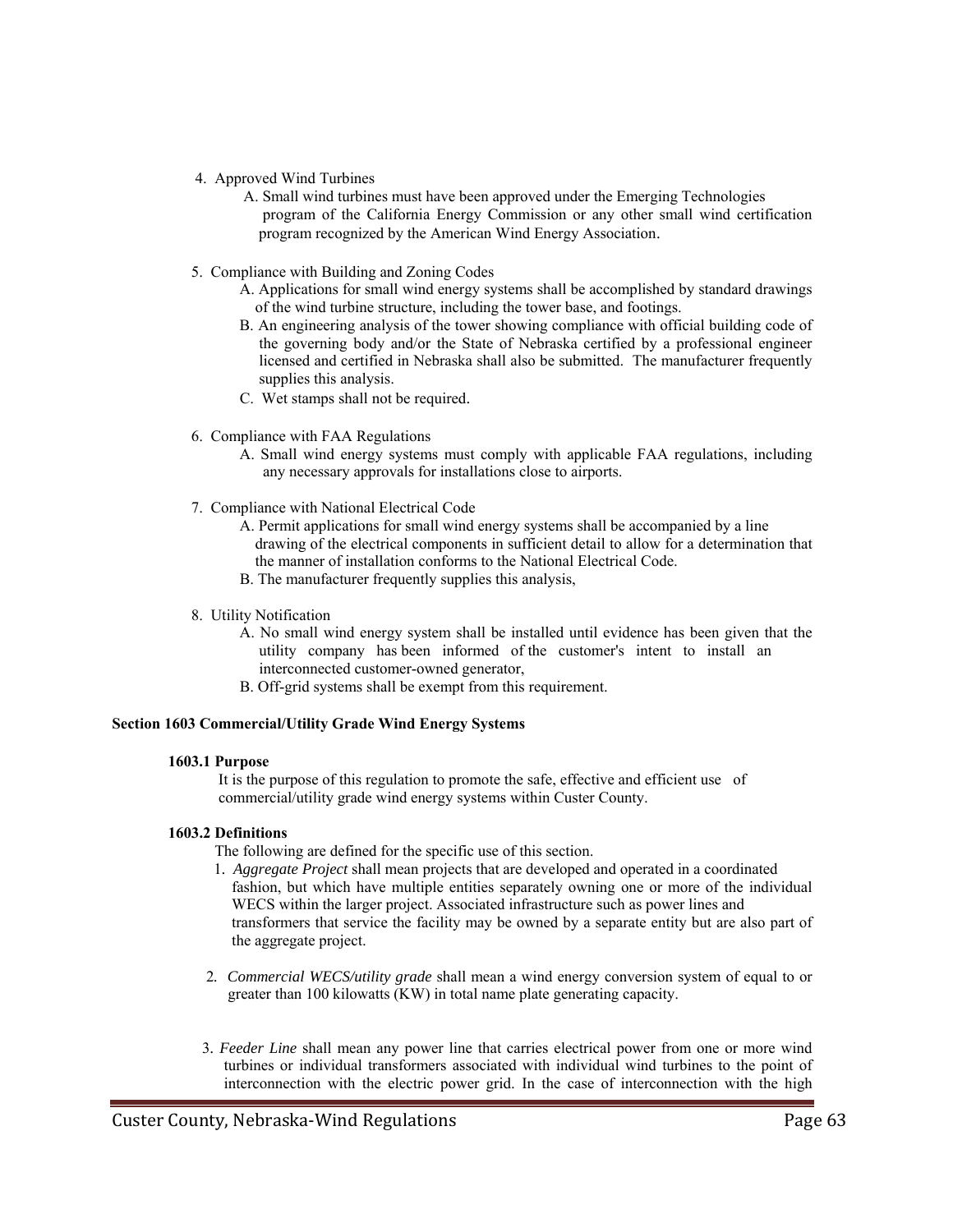voltage transmission systems the point of interconnection shall be the substation serving the wind energy conversion system.

- 4*. Meteorological Tower* shall mean, for purposes of this regulation, a tower which is erected primarily to measure wind speed and directions plus other data relevant to siting or operating a Wind Energy Conversion System. Meteorological towers do not include towers and equipment used by airports, the Nebraska Department of Roads, or other applications to monitor weather conditions.
- 5*. Public Conservation Lands* shall mean land owned in fee title by State or Federal agencies and managed specifically for conservation purposes, including but not limited to State Wildlife Management Areas, State Parks, federal Wildlife Refuges and Waterfowl Production Areas. For purposes of this regulation, public conservation lands will also include lands owned in fee title by non-profit conservation organizations. Public conservation lands will also include private lands upon which conservation easements have been sold to public agencies or non profit conservation organizations.
- 6. *Rotor Diameter or Diameter* shall mean the diameter of the circle described by the moving rotor blades as shown in Figure 1.
- 7. *Small Wind Energy System* shall mean a wind energy conversion system consisting of a wind turbine, a tower, and associated control or conversion electronics, which has a rated capacity of not more than 100 kW and which is intended to primarily reduce on-site consumption of utility power.
- *8. Substations* shall mean any electrical facility to convert electricity produced by wind turbines to a voltage greater than 35,000 volts (35 kV) for interconnection with high voltage transmission lines.
- 9*. Total Height* shall mean the highest point, above ground level, reached by a rotor tip or any other part of the Wind Energy Conversion System.
- 10. *Tower* shall mean the vertical structures that support the electrical, rotor blades, or meteorological equipment.
- 11. *Tower Height* shall mean the total height of the Wind Energy Conversion System from grade to the center of the hub.
- 12. *Transmission Line* shall mean the electrical power lines that carry voltages of at least 69,000 volts (69 KV) and are primarily used to carry electric energy over medium to long distances rather than directly interconnecting and supplying electric energy to retail customers.
- 13. *Wind Energy Conservation System* shall mean an electrical generating facility comprised of one or more wind turbines and accessory facilities, including but not limited to: power lines, transformers, substations and meteorological towers that operate by converting the kinetic energy of wind into electrical energy. The energy may be used on-site or distributed into the electrical grid.
- 14*. Wind Turbines* shall mean any piece of electrical generating equipment that converts the kinetic energy of blowing wind into electrical energy using airfoils or similar devices to capture the wind.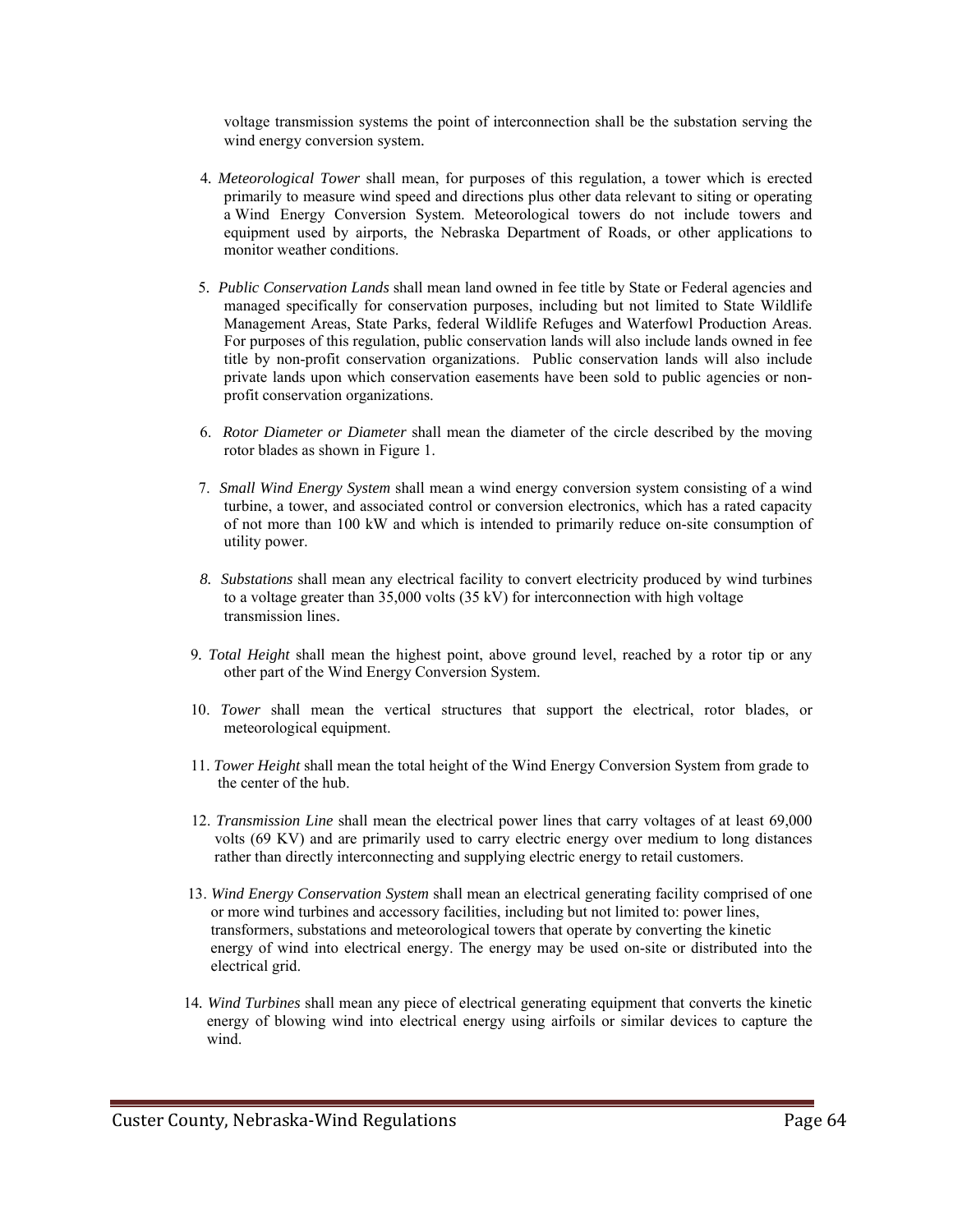#### **1603.3 Requirements**

 Commercial/Utility Grade wind energy systems shall be permitted as a Conditional Use within any district where the use is listed and allowed. The following requirements and information shall be met and supplied:

- 1. The name(s) of the project applicant.
- 2. The name of the project owner.
- 3. The legal description and address of the project.
- 4. A description of the project including; Number, type, name plate generating capacity, tower height, rotor diameter, and total height of all wind turbines and means of interconnecting with the feeder lines.
- 5. Site layout, including the location of property lines, wind turbines, electrical grid, and all related accessory structures. This site layout shall include distances and be drawn to scale.
- 6. Engineer's certification that the wind turbines in the project comply with the National Electrical Code.
- 7. Documentation of land ownership or legal control of the property.
- 8. The latitude and longitude of individual wind turbines.
- 9. A USGS topographical map, or map with similar data, of the property and surrounding area, including any other Wind Energy Conversion System not owned by the applicant, within 1 mile of the proposed Wind Energy Conversion System.
- 10. Location of designated wetlands, designated scenic areas, and designated natural areas (including bluffs) within 1,320 feet of the proposed Wind Energy Conversion System.
- 11. An Acoustical Analysis that certifies that the noise requirements within this regulation can be met.
- 12. FAA letter of determination of no hazard to air navigation, if available.
- 13. Location of all known Communication Towers within five miles of the proposed Wind Energy Conversion System.
- 14. Decommissioning Plan consistent with Section 1603.6(10).
- 15. Description of potential impacts on nearby Wind Energy Conversion Systems and wind resources on adjacent properties not owned or leased by the applicant.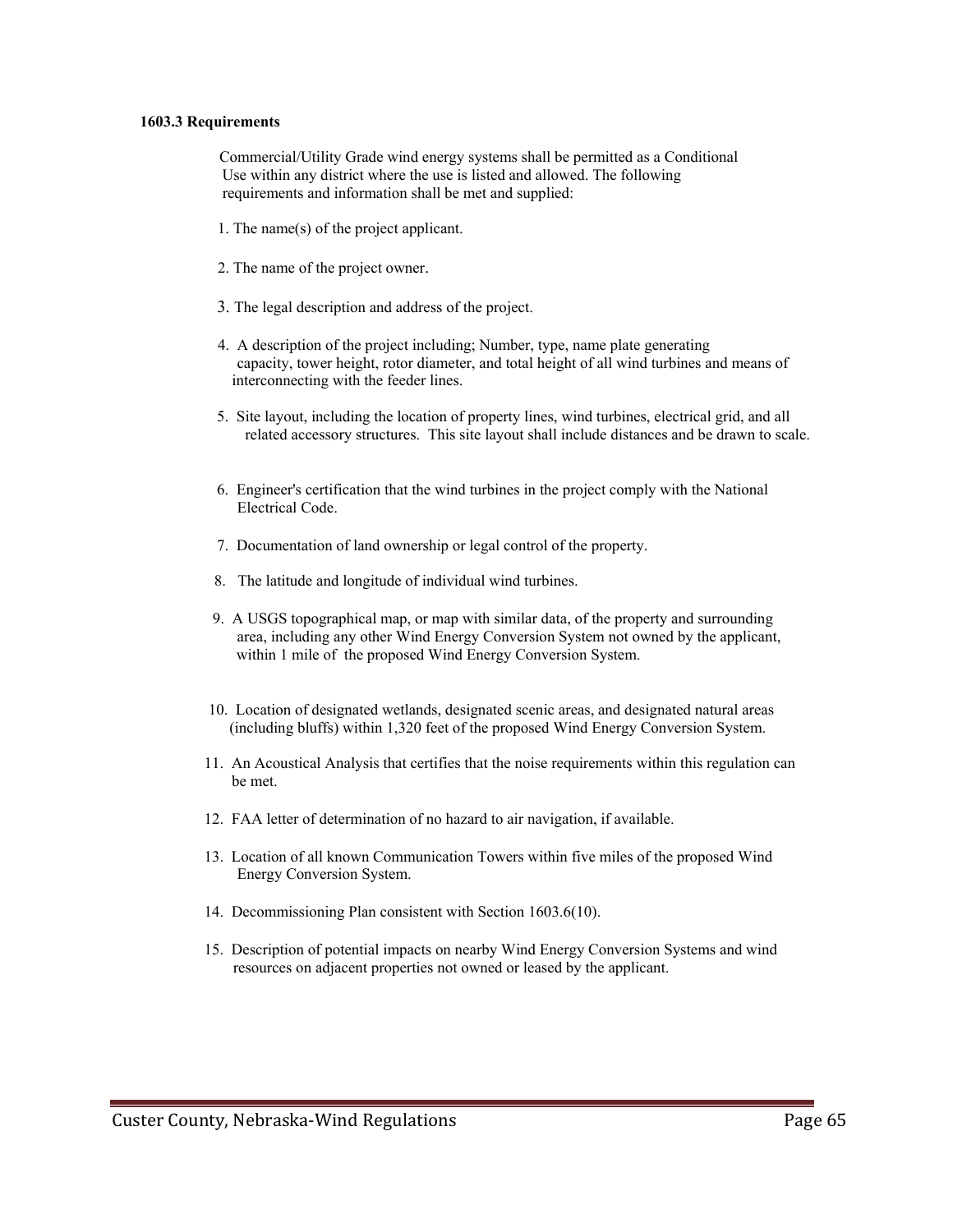# **1603.4 Aggregate Projects**

- 1. Aggregate projects may jointly submit a single application and be reviewed under joint proceedings, including notices, public hearings, reviews and as appropriate approvals.
- 2. Permits may be issued and recorded separately.
- 3. Aggregate projects will be assessed fees as one project.
- 4. Setbacks to property lines, not road rights-of way, may be less when adjoining property owners are within the same aggregate project.

# **1603.5 Setbacks**

All towers shall adhere to the setbacks as measured from the nearest point of the base established in the following table:

|                               | Wind Turbine $-$                  | Wind Turbine $-$<br><b>WECS</b>      | Meteorological Towers           |
|-------------------------------|-----------------------------------|--------------------------------------|---------------------------------|
|                               | Non Commercial                    | Commercial/Utility WECS              |                                 |
| Property Lines (other than    | Diameter plus applicable building | Diameter plus applicable building    | 1.0 times the total height      |
| right angle corners)          | setback                           | setback                              |                                 |
| Right angle corner            | Diameter plus applicable building | Behind a line on the property lines  | 1.0 times the total height from |
| property lines                | setback from both property lines  | drawn between two points 150'        | both property lines             |
|                               |                                   | from the property line intersection. |                                 |
|                               |                                   | Generator blades must not exceed     |                                 |
|                               |                                   | the building setback lines on the    |                                 |
|                               |                                   | non-road side, and shall not         |                                 |
|                               |                                   | encroach on the right-of-way on      |                                 |
|                               |                                   | the road side. (See Figure 2)        |                                 |
| Occupied                      | Diameter plus applicable building | $\frac{1}{4}$ mile                   | 1.0 times the total height plus |
| Dwelling Units<br>(1)         | setback                           |                                      | applicable building setback     |
| (2)                           |                                   |                                      |                                 |
|                               |                                   |                                      |                                 |
| Road Rights-of-Way (3)        | Diameter plus applicable building | Generator blades shall not           | 1.0 times the total height plus |
|                               | setback                           | encroach on the right-of-way.        | applicable building setback     |
| Other Rights-of-Way           | Diameter plus applicable building | Generator blades shall not           | 1.0 times the total height plus |
|                               | setback                           | encroach on the right-of-way.        | applicable building setback     |
| Public Conservation Lands     | Applicable building setback       | Diameter plus applicable building    | 1.0 times the total height plus |
| including Wildlife            |                                   | setback                              | applicable building setback     |
| Management Areas and          |                                   |                                      |                                 |
| <b>State Recreation Areas</b> |                                   |                                      |                                 |
| Other structures not on the   | <b>NA</b>                         | Diameter                             | 1.0 times the total height      |
| applicant's project site      |                                   |                                      |                                 |
| River Bluffs of over 15       |                                   | Diameter                             |                                 |
| feet                          |                                   |                                      |                                 |

 (1) The setback for dwelling units shall be reciprocal in that no dwelling unit shall be constructed within the same distance required for a commercial/utility Wind Energy Conversion System.

 (2) An easement between a landowner and a WECS developer reducing the setback distance between a turbine and a residence, is allowed. (3) The setback shall be measured from any future Rights-of-Way if planned changed or expanded right-of-way is formally being considered by the County.

# **1603.6 Special Safety and Design Standards**

All towers shall adhere to the following safety and design standards:

- 1. Clearance of rotor blades or airfoils must maintain a minimum of 12 feet of clearance between their lowest point and the ground.
- 2. All Commercial/Utility WECS shall have a sign or signs posted on the tower, transformer and substation, warning of high voltage. Other signs shall be posted on the turbine with emergency contact information.
- 3. All wind turbines, which are a part of a commercial/utility WECS, shall be installed with a tubular, monopole type tower.
- 4. Consideration shall be given to painted aviation warnings on all towers less than 200 feet.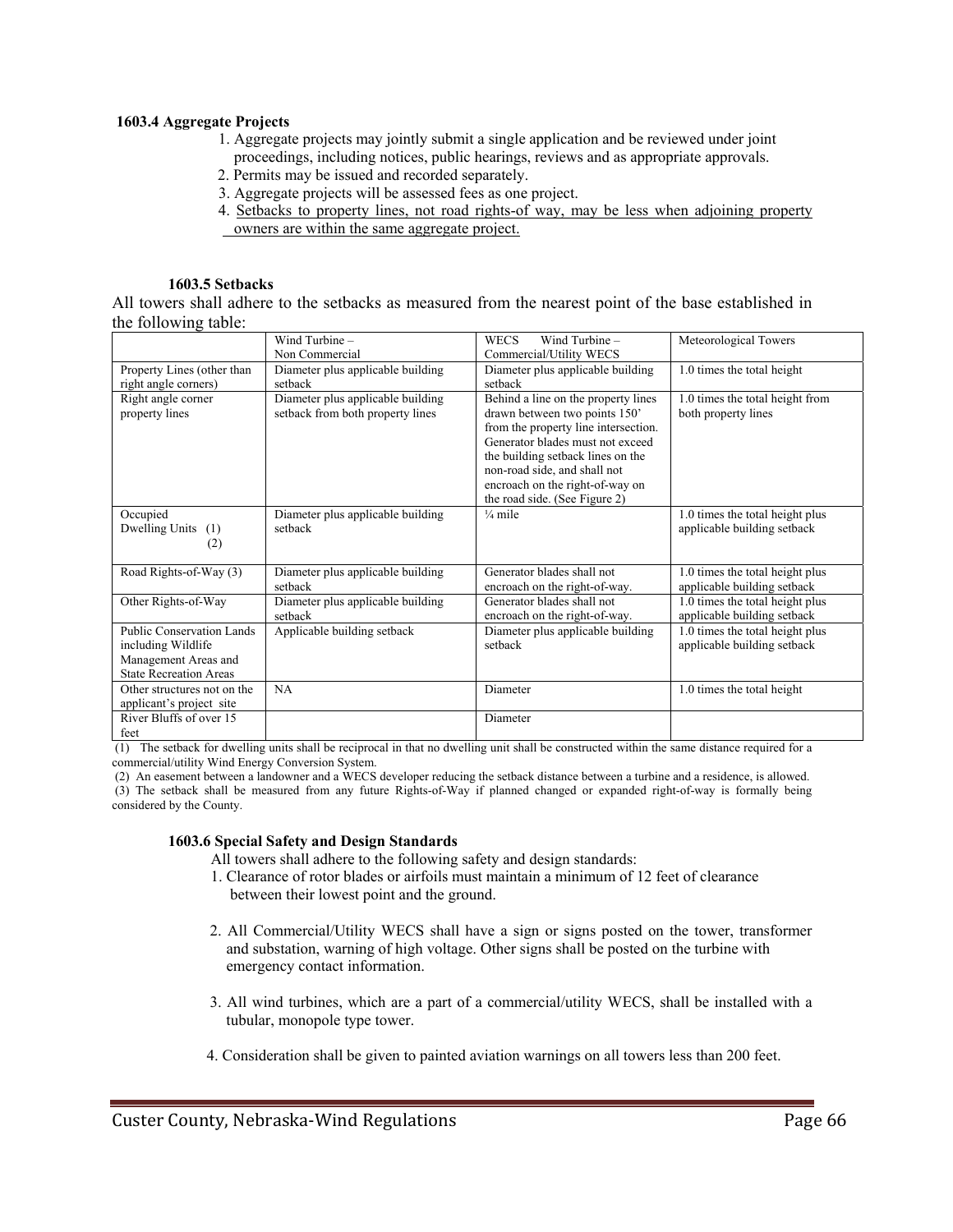



5. Color and finish:

 All wind turbines and towers that are part of a commercial/utility WECS shall be white, grey, or another non-obtrusive color. Finishes shall be matte or non-reflective.

6. Lighting:

 Lighting, including lighting intensity and frequency of strobe, shall adhere to but not exceed requirements established by the FAA regulations. If required by FAA red strobe lights shall be used during nighttime illumination to reduce impacts on neighboring uses and migratory birds. Red pulsating incandescent lights should be avoided.

7. Other signage:

 All other signage shall comply with the sign regulations found in the Custer County Zoning regulations.

8. Feeder Lines:

 All communications and feeder lines installed as part of a WECS shall be buried, where practicable.

9. Waste Disposal:

 Solid and Hazardous wastes, including but not limited to crates, packaging materials, damaged or worn parts, as well as used oils and lubricants, shall be removed from the site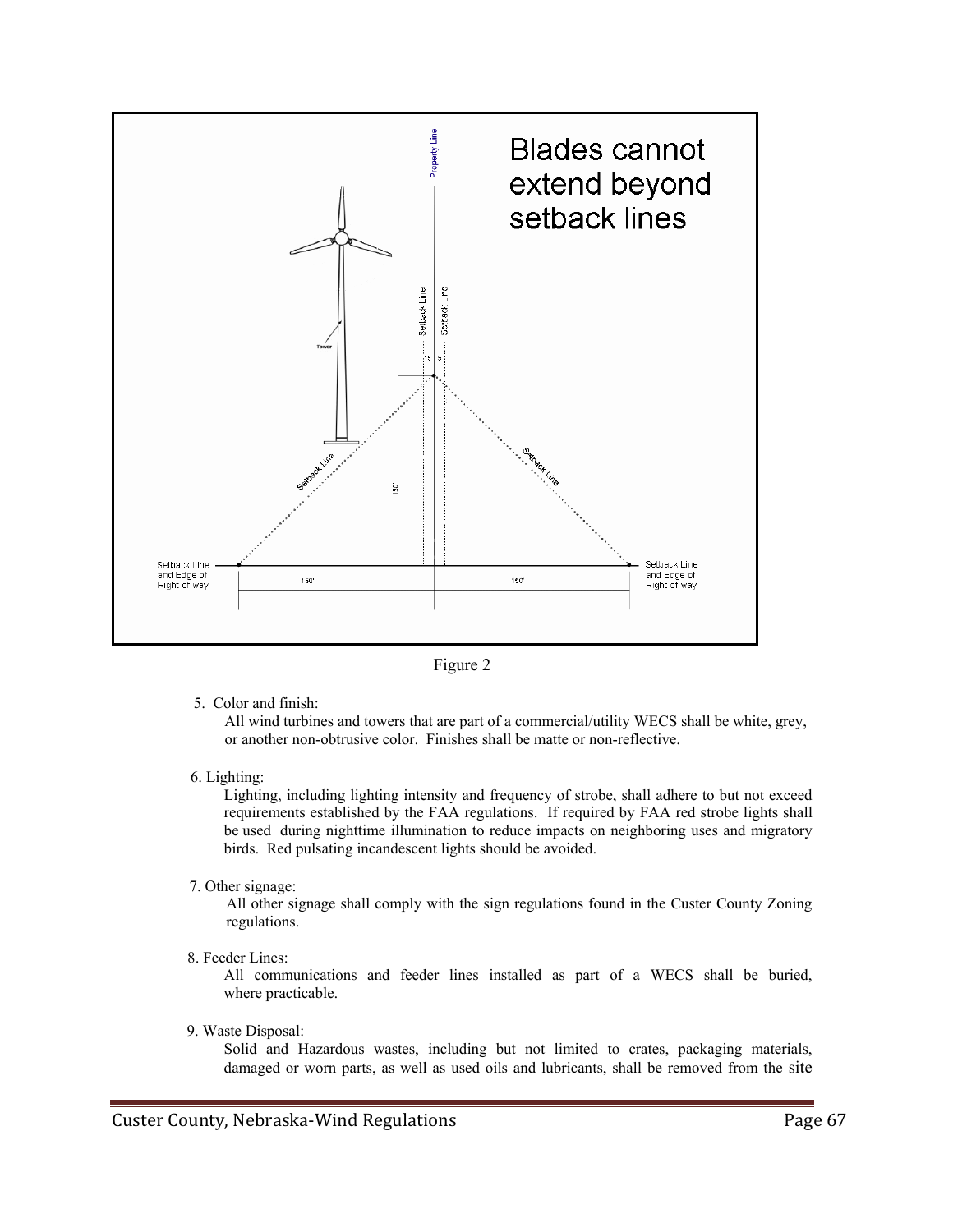promptly and disposed of in accordance with all applicable local, state and federal rules and regulations.

10. Discontinuation and Decommissioning;

 A WECS shall be considered discontinued after one year without energy production, unless a plan is developed and submitted to the Zoning Administrator outlining the steps and schedule for returning the WECS to service or unless non-production is caused by an event of Force Majeure. All WECS and accessory facilities shall be removed to <u>four (4) feet below</u> ground level within 180 days of the discontinuation of use. This period may be extended by the Zoning Administrator following a written request by an agent or the owner of the WECS.

Each Commercial/Utility WECS shall have a Decommissioning plan outlining the anticipated means and cost of removing WECS at the end of their serviceable life or upon being discontinued. The cost estimates shall be made by a competent party; such as a Professional Engineer, a contractor capable of decommissioning or a person with suitable expertise or experience with decommissioning. The plan shall also identify the financial resources that will be available to pay for decommissioning and removal of the WECS and accessory facilities.

# 11. Shadow/Flicker

 A flicker study needs to be submitted in order to obtain a conditional use permit. Each study will contain the following input:

- Turbine location (latitude and longitude)
- Shadow Flicker receptor (dwelling) locations (latitude and longitude)
- U.S. Geological Survey (USGS) 1:24,000 topographic scale and USGS Digital Elevation Model (DEM) (height contours)
- Turbine rotor diameter
- Turbine hub height
- Wind speed and direction frequency distribution data
- Sunshine hours (long term monthly reference data)
- Identification of the model and turbine size

Output from the model must include the following information:

- Calculated shadow-flicker time at selected receptors
- Tabulated and plotted time of day with shadow flicker at selected receptors
- Map showing turbine locations, selected shadow-flicker receptors and isoline contours indications projected shadow-flicker time (hours per year).

# 12. Noise:

 No Commercial/Utility WECS shall produce noise levels that exceed 50 dBA, or the ambient sound pressure level plus five (5) dBA, whichever is greater at the nearest structure occupied by humans, applying commonly accepted measurement instruments and standards. Exception: a Commercial/Utility WECS may exceed 50 dBA during periods of severe weather as defined by the US Weather Service.

13. Noise assessment study:

 When a wind turbine is proposed within a distance equivalent to three times the blade-tip height from an occupied residence, a 24 hour noise assessment study conducted by a qualified professional shall be required. That noise study then needs to be submitted in order to obtain a conditional use permit. Each study shall contain the following information:

1. An estimation or survey of the existing ambient background noise levels.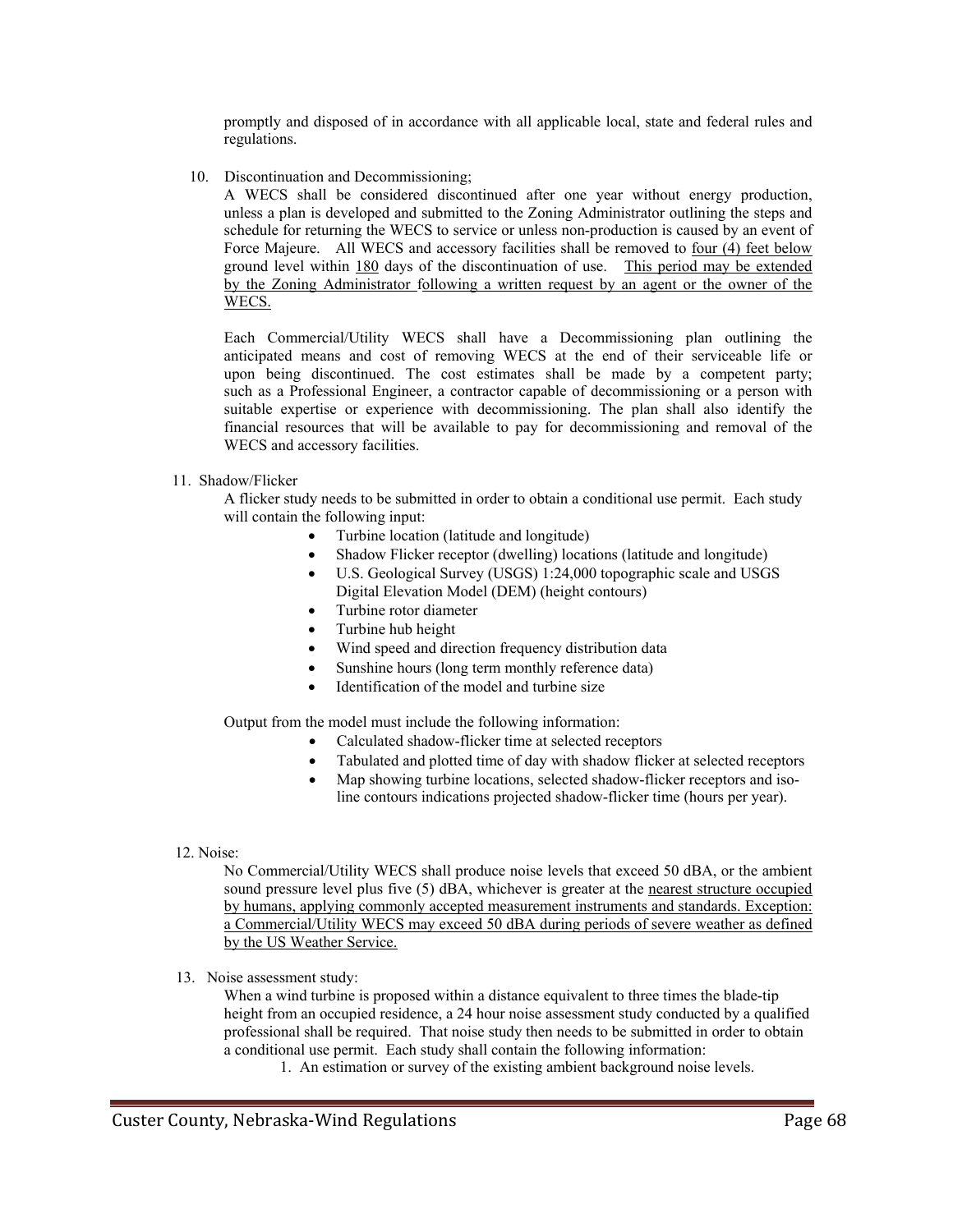- 2. Prediction (or measurement) of noise levels from the turbine(s) at and near the occupied residence.
- 3. Identification of the model and turbine size for sound propagation (sound modeling software shall include a propagation model.)
- 4. Comparing calculated sound pressure levels from the wind turbines with the background sound pressure levels at the locations of concern.

#### 14. Interference:

 Any Wind Energy Conversion System or component thereof, shall not interfere with any existing electromagnetic communications, such as radio, telephone, or television signals. The applicant shall notify all communication tower operators within (5) five miles of the proposed WECS location upon application to the county for permits, and shall provide the contact list to the county zoning authority.

#### 15. Roads:

Applicants shall:

- A. Identify all county, municipal or township roads to be used for the purpose of transporting WECS, substation parts, cement, and/or equipment for construction, operation or maintenance of the WECS and obtain applicable weight and size permits from the impacted jurisdictions prior to transportation of materials and equipment.
- B. Conduct a pre-construction survey, in coordination with the appropriate jurisdictions to determine existing road conditions. The survey shall include photographs and a written agreement to document the condition of the public facility.
- C. Be responsible for restoring the road(s) and bridges to preconstruction or better conditions.

# 16. Drainage System:

 The applicant shall be responsible for immediate repair of damage to public drainage systems stemming from construction, operation or maintenance of the WECS.

# 17. Enforcement:

 If a complaint from a resident of a dwelling within or near a WECS project area has been filed with the Zoning Administrator, no enforcement action shall be taken until arbitration has taken place between the complainant and the WECS owner. Such arbitration shall take place within thirty (30) days of the complaint being filed. Once this step has been completed, the following shall apply:

 If a commercial/utility wind energy conversion system is proven to be not in compliance with the regulations established in Article 16 of the Custer County Zoning Regulations, the commercial/utility WECS must discontinue operation of the turbine(s) in question. The turbine(s) in question will not be allowed to resume operation until compliance is met. An independent study to review the complaint will be conducted and is to be paid for by the complainant. If non-compliance is proven, Custer County shall reimburse the complainant 50% (not to exceed \$3000.00) of the cost of the study.

#### **1603.7 Easements**

Easements between a landowner and a WECS developer concerning setbacks, noise and shadow flicker shall be allowed.